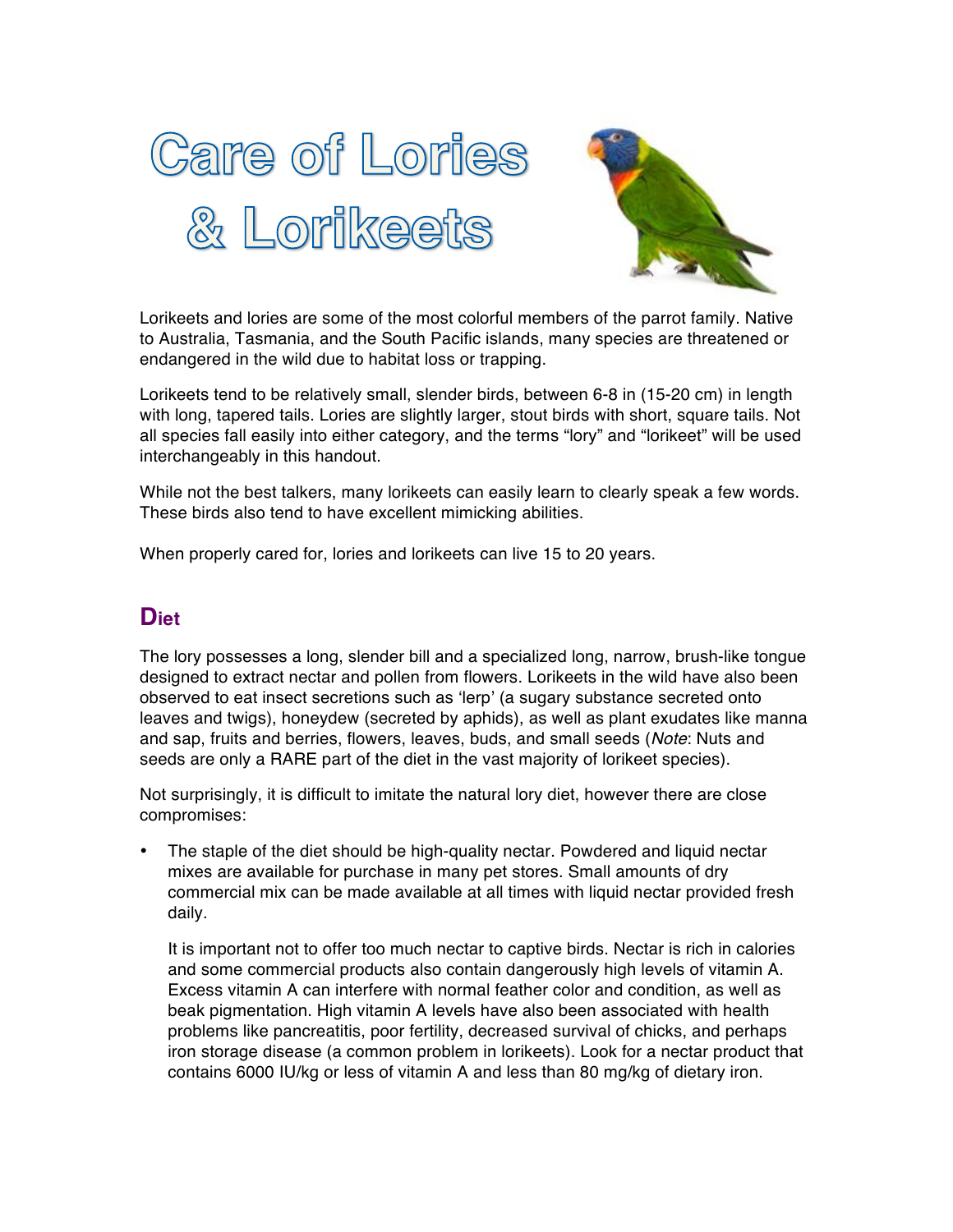Consult your avian veterinarian for specific recommendations on brands and amounts to feed.

- Supplement the commercial diet daily with a large variety of fresh vegetables plus some fruit. Restrict access to fruits rich in vitamin C, like strawberries, cantaloupe, papaya, and citrus fruit, because high dietary levels of vitamin C increase the risk of iron storage disease.
- Birds can also be offered pesticide-free hibiscus flowers, rose petals, and bottlebrush flowers fresh from the garden.
- Small seeds make up a very small part of the diet in most wild birds and should never be provided as anything more than the occasional treat to pet birds. Compared to other parrots, the lory stomach is weakly muscled and is not equipped to easily break down this food item.

# **Housing**

Purchase the largest cage possible. Lories are active, high-energy birds that need an abundance of space for recreation and exercise. Minimum cage size should be "large parrot size" which is usually 36" (0.9 m) x 36" x 60" (1.5 m). Cages must be constructed of strong wire that can withstand chewing, and horizontal bar spacing should be no greater than 0.75 in (1.9 cm) to 1 in (2.5 cm). Select a cage that can be easily cleaned, and provide sturdy food bowls like heavy ceramic crocks to prevent your lory from tipping over its dishes.

Because of their special diet, lories tend to produce large, wet droppings that they tend to squirt outside of the cage. To keep the area clean, surround the cage with plastic or set down vinyl carpet runners. Cages with seed catchers or cage skirts can also serve to catch and funnel droppings to the cage floor. Make sure dishes and toys are not placed beneath perches where they can become soiled by the bird's droppings. The entire cage, including all toys, perches, and dishes, should undergo a thorough scrubbing every 2 to 3 months.

Supply these curious, playful birds with an array of sturdy toys. Provide swings, chew toys, as well as puzzle toys that contain a treat that must be extracted. Lories also enjoy playing with foot toys that they wrestle with on the cage floor. Hanging a toy from a perch will entertain these active birds as they play with the toy on their backs. In fact, a cage with a grate bottom is generally preferable because lorikeets tend to spend a fair amount of time playing on the cage bottom.

Finally insect control is important. Nectar tends to attract ants, bees, and wasps and lories can be stung or bitten around the eyes.